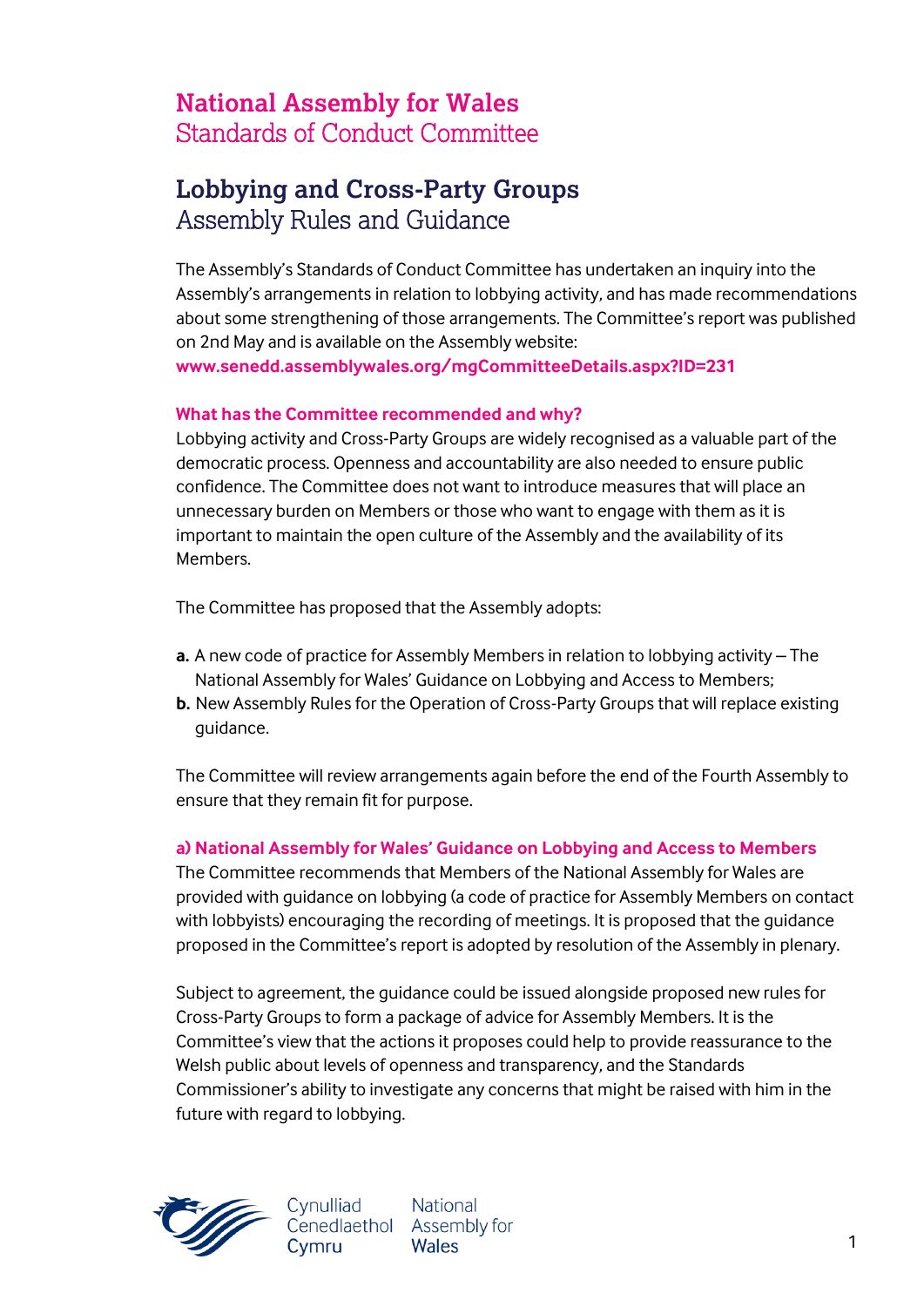## **b) Cross-Party Group Rules – what changes are proposed?**

Cross-Party Groups provide a forum for Assembly Members from different parties to consider shared interests in particular subjects relevant to the Assembly. The new rules provide more robust guidelines on how Cross-Party Groups should operate, but certain things would not change:

- **Status** Cross-Party Groups are not formal Assembly groupings and are not bound by any of the Assembly's Standing Orders; they have no formal role in policy development; do not have any of the powers of Assembly Committees and cannot use the Assembly's logo or branding.
- **Use of Resources** Cross-Party Groups do not take precedence over formal Assembly business and must respect the limitations on the use of Assembly facilities and resources, as set out in Sections 8-10 of the rules.
- **Accountability and Compliance** The new rules emphasise the responsibility of Chairs for ensuring that Cross-Party Groups comply with the rules on use of Assembly facilities and resources; that all notices, correspondence, documentation and other arrangements relating to Group activities must be issued in the name of the Chair of the Group; and in the case of the group appointing a Secretary who is not an Assembly Member, that person must not act without the prior approval of the Chair. Outside organisations and individuals associated with Cross-Party Groups are not entitled to use the Assembly's resources. Failure to comply could result in a group being de-registered on the authority of the Presiding Officer, and any complaint concerning a Members' personal standards of conduct, the proper use of Assembly resources and/or the proper registration of interests in accordance with Standing Order 2, would be handled by the Standards Commissioner and Standards of Conduct Committee according to Assembly procedure.
- **Openness and Transparency** the rules include certain new requirements for information to be made public on the Cross-Party Group section of the Assembly's website. The new requirements are summarised below:

### **Registration By when?**

Chairs should re-register existing Cross-Party Groups, or register any new Cross-Party Group using a registration form provided by the Assembly Commission.

Cynulliad

Cvmru

A new registration form will be sent to Chairs before the rules come into effect. Groups would need to re-register at the start of each new Assembly following elections.



**National** Cenedlaethol Assembly for **Wales**